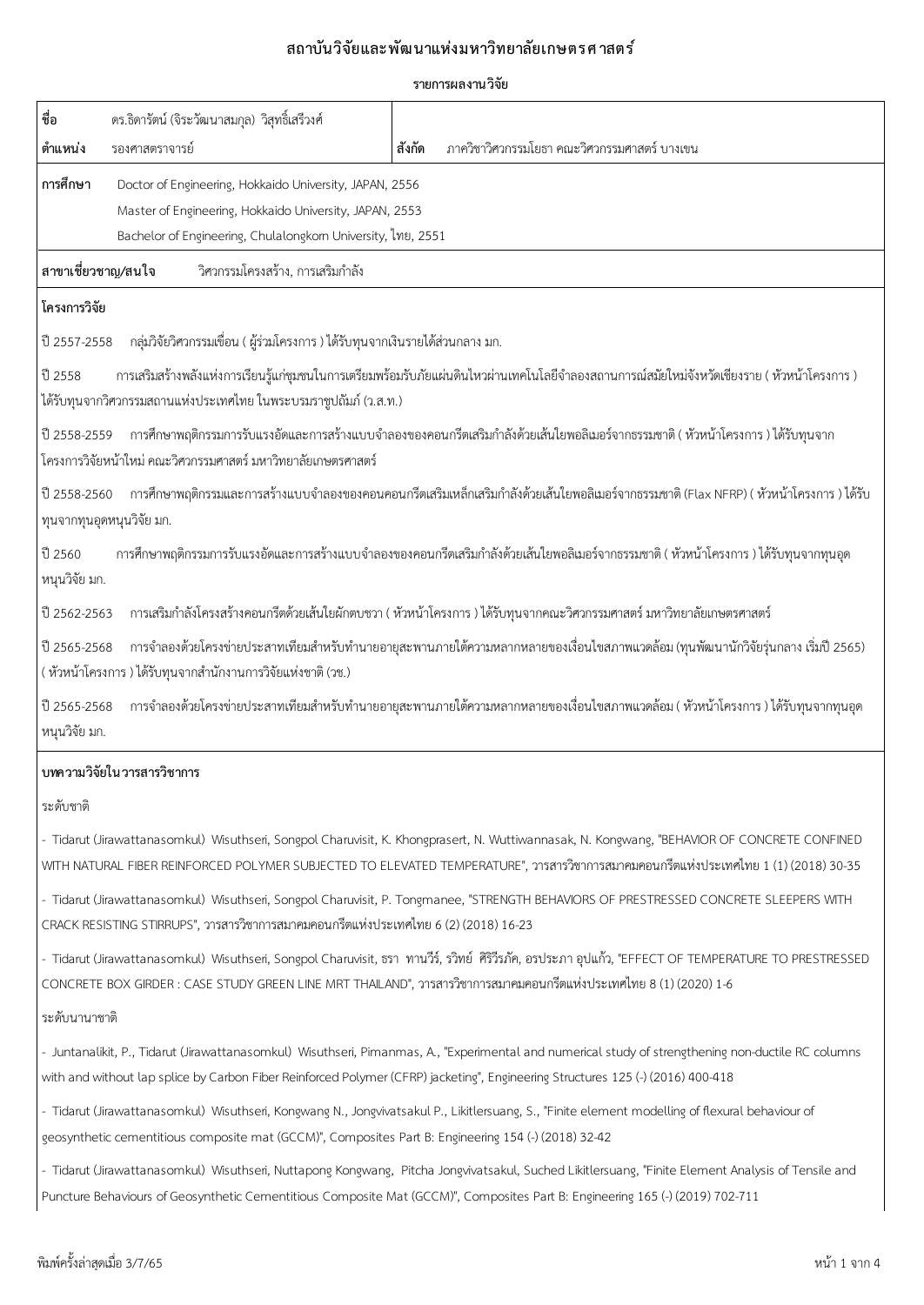|                                                                                                                              |        | รายการผลงานวิจัย                                                                                                                                                                                                                                                                                      |
|------------------------------------------------------------------------------------------------------------------------------|--------|-------------------------------------------------------------------------------------------------------------------------------------------------------------------------------------------------------------------------------------------------------------------------------------------------------|
| ชื่อ<br>ดร.ธิดารัตน์ (จิระวัฒนาสมกุล) วิสุทธิ์เสรีวงศ์                                                                       |        |                                                                                                                                                                                                                                                                                                       |
| ตำแหน่ง<br>รองศาสตราจารย์                                                                                                    | สังกัด | ภาควิชาวิศวกรรมโยธา คณะวิศวกรรมศาสตร์ บางเขน                                                                                                                                                                                                                                                          |
|                                                                                                                              |        | - Tidarut (Jirawattanasomkul) Wisuthseri, Tamon Ueda, Suched Likitlersuang, Dawei Zhang, Nat Hanwiboonwat, "Effect of Natural Fibre Reinforced<br>Polymers on Confined Compressive Strength of Concrete", Journal of Construction and Building Materials 223 (1) (2019) 156-164                       |
| (112309) (2020) 1-14                                                                                                         |        | - Tidarut (Jirawattanasomkul) Wisuthseri, Suched Likitlersuang, Nattamet Wuttiwannasak, Tamon Ueda, Dawei Zhang, Marin Shono, "Structural<br>Behaviour of Pre-damaged Reinforced Concrete Beams Strengthened with Natural Fibre Reinforced Polymer Composites", Composite Structures 244              |
| Journal of Science 47 (4 Special2) (2020) 700-711                                                                            |        | - Latda Chandeng, Thanawat Meesak, Chakrapan Tuakta, Tidarut (Jirawattanasomkul) Wisuthseri, Tamon Ueda, Oratai Jongprateep, "Effects of Water<br>Content on Compressive Strength of Eco-friendly Light-weight Cement Blocks Using Cement-likeMaterial Prepared from Agricultural Wastes", Chiang Mai |
| Pandemic", Engineering Journal 25 (3) (2021) 1-14                                                                            |        | - Tidarut (Jirawattanasomkul) Wisuthseri, Suched Likitlersuang, Nattamet Wuttiwannasak, viganda varabuntoonvit, Wanchai Yodsudjai, Tamon Ueda,<br>"Fibre-reinforced Polymer Made from Plastic Straw for Concrete Confinement: An Altemative Method of Managing Plastic Waste from the COVID-19        |
|                                                                                                                              |        | - Tidarut (Jirawattanasomkul) Wisuthseri, Nuttapong Kongwang, Suched Likitlersuang, Wanchai Yodsudjai, Songpol Charuvisit, Yasuhiko Sato, "Failure<br>Analysis of Dapped-End Cracking in Posttensioned Bridge Girder", Journal of Bridge Engineering 26 (11) (2021) 04021082-1-04021082-1             |
| บทความวิจัยในการประชุมวิชาการ                                                                                                |        |                                                                                                                                                                                                                                                                                                       |
| ระดับชาติ                                                                                                                    |        |                                                                                                                                                                                                                                                                                                       |
|                                                                                                                              |        | - Tidarut (Jirawattanasomkul) Wisuthseri, วิทิต ปานสุข, Suttisuk Soralump, "Community 's Empowerment in Earthquake Preparedness Through<br>Innovative Earthquake Simulators: Experience from Chiang Rai Province", การประชุมวิชาการวิศวกรรมโยธาแห่งชาติ ครั้งที่ 20 (2015)                            |
| Natural Fiber Reinforced Polymer (NFRP)", การประชุมวิชาการวิศวกรรมโยธาแห่งชาติ ครั้งที่ 20 (2015)                            |        | - สรวิศ เรืองรุ่งชัยกุล, ไพทูรย์ บริบูรณ์ทรัพย์, อรรถวิท ศีตะปันย์, Tidarut (Jirawattanasomkul) Wisuthseri, "Behavior and Modeling of Concrete Confined with                                                                                                                                          |
|                                                                                                                              |        | - กรวัฒน์ ศักดิ์พันธ์พนม, ธานัทเอก ธนอนันตกูล, สรวิศ วิเศษกาศ, Tidarut (Jirawattanasomkul) Wisuthseri, "Behavior and analytical models of reinforced<br>concrete (RC) beams retrofitted with Natural Fiber Reinforced Polymer (NFRP)", การประชุมวิชาการวิศวกรรมโยธาแห่งชาติ ครั้งที่ 20  (2015)       |
| using Finite Element Analysis", การประชุมวิชาการวิศวกรรมโยธาแห่งชาติ ครั้งที่ 22 (2017)                                      |        | - ศุภศิษฏ์ ศรีวรานันท์, ณัฐชนน ชูสกุล, พิชญตม์ จรัสสินวิชัย, Tidarut (Jirawattanasomkul) Wisuthseri, "Strengthening of Reinforced Concrete Bridge 's Girders                                                                                                                                          |
| Girders in Dechatiwong Bridgeusing Finite Element Method", การประชุมวิชาการวิศวกรรมโยธาแห่งชาติ ครั้งที่ 22 (2017)           |        | - ณัฐเมศร์ วุฒิวรรณศักดิ์, Tidarut (Jirawattanasomkul) Wisuthseri, Korchoke Chantawarangul, "Effect of Fracture energy of Prestressed Concrete Cantilever                                                                                                                                             |
| Concrete Girders in Dechatiwong Bridge Using Finite Element Method", การประชุมวิชาการวิศวกรรมโยธาแห่งชาติ ครั้งที่ 22 (2017) |        | - นัฐพงษ์ คงหวัง, Tidarut (Jirawattanasomkul) Wisuthseri, "Effect of Constitutive Model of Concrete Tension Stiffening on Analysis of Prestressed                                                                                                                                                     |
| การประชุมวิชาการวิศวกรรมโยธาแห่งชาติ ครั้งที่ 22 (2017)                                                                      |        | - อลงกรณ์ ศุภพิพัฒนาทร, Tidarut (Jirawattanasomkul) Wisuthseri, "Study of Concrete 's Behaviors with Construction Joints using Bond Adhesive Agents",                                                                                                                                                 |
| Reinforced Polymer under Elevated Temperature", การประชุมวิชาการวิศวกรรมโยธาแห่งชาติ ครั้งที่ 23  (2018)                     |        | - กรปภา คงประเสริฐ, Tidarut (Jirawattanasomkul) Wisuthseri, ณัฐเมศร์วุฒิวรรณศักดิ์, นัฐพงษ์ คงหวัง, "Behavior of Concrete Confined with Natural Fiber                                                                                                                                                 |
|                                                                                                                              |        | - พงศกร ทองมณี, Tidarut (Jirawattanasomkul) Wisuthseri, Songpol Charuvisit, "Strength Behaviors of Prestressed Concrete Sleepers with Crack Resisting                                                                                                                                                 |

Stirrups", การประชุมวิชาการวิศวกรรมโยธาแห่งชาติ ครั้งที่ 23 (2018)

### ระดับนานาชาติ

- Tidarut (Jirawattanasomkul) Wisuthseri, "Compressive Behavior of Concrete Confined with Jute Natural Fiber Reinforced Polymer", Symposium on Reliability of Engineering System (SRES2015) (2015)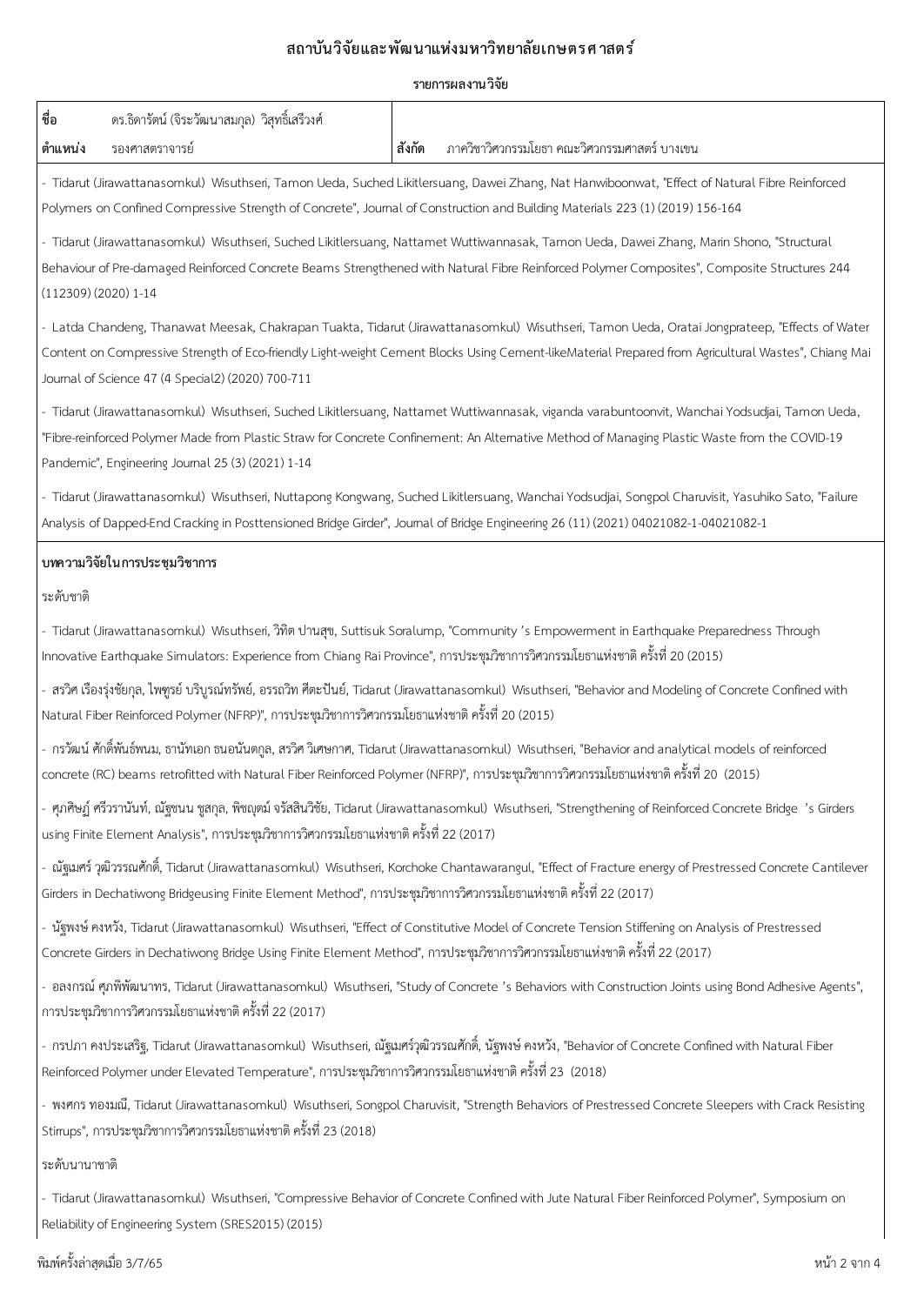### ี่สถาบันวิจัยและพัฒนาแห่งมหาวิทยาลัยเกษตรศาสตร์

### **รายการผลงานววจบย**

| ชื่อ                                                                                                                                                                                                                                                                                                                                                               | ดร.ธิดารัตน์ (จิระวัฒนาสมกุล) วิสุทธิ์เสรีวงศ์                                                                                                                                                                                                                                                                                                                                                                |        |                                                                                                                                                                                                                                                                                    |  |  |  |
|--------------------------------------------------------------------------------------------------------------------------------------------------------------------------------------------------------------------------------------------------------------------------------------------------------------------------------------------------------------------|---------------------------------------------------------------------------------------------------------------------------------------------------------------------------------------------------------------------------------------------------------------------------------------------------------------------------------------------------------------------------------------------------------------|--------|------------------------------------------------------------------------------------------------------------------------------------------------------------------------------------------------------------------------------------------------------------------------------------|--|--|--|
| ตำแหน่ง                                                                                                                                                                                                                                                                                                                                                            | รองศาสตราจารย์                                                                                                                                                                                                                                                                                                                                                                                                | สังกัด | ภาควิชาวิศวกรรมโยธา คณะวิศวกรรมศาสตร์ บางเขน                                                                                                                                                                                                                                       |  |  |  |
|                                                                                                                                                                                                                                                                                                                                                                    |                                                                                                                                                                                                                                                                                                                                                                                                               |        | - Tidarut (Jirawattanasomkul) Wisuthseri, Professor Dr.Tamon Ueda, Y. Hiruma, K. Horsangchai, "EXPERIMENTAL STUDY ON SHEAR BEHAVIOR OF RC                                                                                                                                          |  |  |  |
|                                                                                                                                                                                                                                                                                                                                                                    |                                                                                                                                                                                                                                                                                                                                                                                                               |        | BEAMS JACKETED BY JUTE-NFRP", 8th Intemational Conference on Fibre-Reinforced Polymer (FRP) Composites in Civil Engineering (CICE 2016) (2016)                                                                                                                                     |  |  |  |
|                                                                                                                                                                                                                                                                                                                                                                    | - K. Horsangchai, Tidarut (Jirawattanasomkul) Wisuthseri, Professor Dr.Tamon Ueda, "BEHAVIOR OF CONCRETE CONFINED WITH NATURAL FIBRE<br>REINFORCED POLYMER", 8th International Conference on Fibre-Reinforced Polymer (FRP) Composites in Civil Engineering (CICE 2016) (2016)                                                                                                                                |        |                                                                                                                                                                                                                                                                                    |  |  |  |
|                                                                                                                                                                                                                                                                                                                                                                    | Rehabilitation of Civil Structures (2017)                                                                                                                                                                                                                                                                                                                                                                     |        | - Thanakit Voravutvityaruk, Tidarut (Jirawattanasomkul) Wisuthseri, Tamon Ueda, Nattamet Wuttiwannasak, Thiprada Poonsawat, "Behavior of<br>Concrete Confined by Jute Natural Fiber Reinforced Polymer with Heat Treatment", Fourth Conference on Smart Monitoring, Assessment and |  |  |  |
|                                                                                                                                                                                                                                                                                                                                                                    | Measurement System and Finite Element Analysis", fib Symposium 2017 (2017)                                                                                                                                                                                                                                                                                                                                    |        | - Tidarut (Jirawattanasomkul) Wisuthseri, Yasuhiko Sato, Wanakom Prayoonwet, "Structural Performance Assessment of Bridge 's Girder using Image                                                                                                                                    |  |  |  |
|                                                                                                                                                                                                                                                                                                                                                                    | DAMAGED RC BEAMS JACKETED BY JUTE FRP SHEET", APFIS2017 - 6th Asia-Pacific Conference on FRP in Structures (2017)                                                                                                                                                                                                                                                                                             |        | - Marin SHONO, Tidarut (Jirawattanasomkul) Wisuthseri, Nuttapong KONGWANG, Tamon UEDA, "EXPERIMENTAL STUDY ON SHEAR BEHAVIOR OF                                                                                                                                                    |  |  |  |
|                                                                                                                                                                                                                                                                                                                                                                    | - Wanakom PRAYOONWET, Yasuhiko SATO, Tidarut (Jirawattanasomkul) Wisuthseri, "Behavioral Analysis of RC Bridge Superstructure by 3D Finite<br>Element Method", The 2nd ACF Symposium 2017 (ACF2017) (2017)                                                                                                                                                                                                    |        |                                                                                                                                                                                                                                                                                    |  |  |  |
|                                                                                                                                                                                                                                                                                                                                                                    | - Wuttiwannasak N., Tidarut (Jirawattanasomkul) Wisuthseri, Wanchai Yodsudjai, Prayoonwet W., Dr Yasuhiko Sato, "Investigation of Anchorage Zones<br>of Prestressed Concrete Girders in Dechatiwong Bridge", The 2nd ACF Symposium 2017 (ACF2017) (2017)                                                                                                                                                      |        |                                                                                                                                                                                                                                                                                    |  |  |  |
|                                                                                                                                                                                                                                                                                                                                                                    | Concrete Infrastructures (2017)                                                                                                                                                                                                                                                                                                                                                                               |        | - Tidarut (Jirawattanasomkul) Wisuthseri, Nantapisit N., Wuttiwannasak N., Shono M., Professor Dr. Tamon Ueda, "SHEAR DAMAGED REINFORCED<br>CONCRETE BEAMS JACKETED BY JUTE-NFRP WITH ANCHORED BOLTS", The 2nd ACF Symposium 2017 (ACF2017) - Innovations for Sustainable          |  |  |  |
| - Nuttapong Kongwang, Tidarut (Jirawattanasomkul) Wisuthseri, Wanakom Prayoonwet, Songpol Charuvisit, "PARAMETRIC STUDY ON DAPPED-END OF<br>PRESTRESSED CONCRETE GIRDER IN DECHATIWONG BRIDGE USING FINITE ELEMENT ANALYSIS", SynerCrete '18 International Conference on<br>Interdisciplinary Approaches for Cement-based Materials and Structural Concrete (2018) |                                                                                                                                                                                                                                                                                                                                                                                                               |        |                                                                                                                                                                                                                                                                                    |  |  |  |
|                                                                                                                                                                                                                                                                                                                                                                    | - Nat Hanwiboonwat, Tidarut (Jirawattanasomkul) Wisuthseri, Songpol Charuvisit, Nattamet Wuttiwannasak, Nuttapong Kongwang, Chinapat<br>Banluelap, Tawan Norsakul, "PARAMETRIC STUDY ON DAMAGES AND STRENGTH BEHAVIOUR OF POST-TENSIONED GIRDERS IN DECHATIWONG<br>BRIDGES", SynerCrete'18 International Conference on Interdisciplinary Approaches for Cement-based Materials and Structural Concrete (2018) |        |                                                                                                                                                                                                                                                                                    |  |  |  |
|                                                                                                                                                                                                                                                                                                                                                                    | - Tidarut (Jirawattanasomkul) Wisuthseri, "Compressive behavior of low strength concrete confined with water hyacinth and jute NFRP", Japan Society<br>of Civil Engineering (2019)                                                                                                                                                                                                                            |        |                                                                                                                                                                                                                                                                                    |  |  |  |
| - Tidarut (Jirawattanasomkul) Wisuthseri, Marin S, Ueda T, Dai JG, Likitlersuang S, Kongwang N, Wuttiwannasak N, "Bond Behavior between Concrete<br>and Jute Fiber Reinforced Polymer Laminates by the Single-Lap Shear Method", The 3rd ACF Symposium on Assessment and Intervention of Existing<br>Structures (2019)                                             |                                                                                                                                                                                                                                                                                                                                                                                                               |        |                                                                                                                                                                                                                                                                                    |  |  |  |
|                                                                                                                                                                                                                                                                                                                                                                    | - Tidarut (Jirawattanasomkul) Wisuthseri, Pansuk W, Praphaphankul N, Siriratchanekom P, Prayoonwet W, Wuttiwannasak N, "Pushover Analysis of<br>Bridge Piers under Seismic Loading", The 3rd ACF Symposium on Assessment and Intervention of Existing Structures (2019)                                                                                                                                       |        |                                                                                                                                                                                                                                                                                    |  |  |  |
| อนุสิทธิบัตร                                                                                                                                                                                                                                                                                                                                                       |                                                                                                                                                                                                                                                                                                                                                                                                               |        |                                                                                                                                                                                                                                                                                    |  |  |  |
|                                                                                                                                                                                                                                                                                                                                                                    | ้อนุสิทธิบัตรงานวิจัย ปี 2559 เรื่อง "ห้องจำลองแผ่นดินไหว" จาก มหาวิทยาลัยเกษตรศาสตร์                                                                                                                                                                                                                                                                                                                         |        |                                                                                                                                                                                                                                                                                    |  |  |  |
|                                                                                                                                                                                                                                                                                                                                                                    | รางวัลผลงานวิจัย/สิ่งประดิษฐ์                                                                                                                                                                                                                                                                                                                                                                                 |        |                                                                                                                                                                                                                                                                                    |  |  |  |
| - รางวัลชมเชย ประเภทบุคลากรจูเนียร์ อายุไม่เกิน 40 ปี ด้านมนุษยและสังคม  ประจำปี 2560 เรื่อง "ห้องจำลองแผ่นดินไหว" จาก คณะกรรมการอำนวยการการประกวดนวัต                                                                                                                                                                                                             |                                                                                                                                                                                                                                                                                                                                                                                                               |        |                                                                                                                                                                                                                                                                                    |  |  |  |

| กรรมมหาวิทยาลัยเกษตรศำสตร์ พ.ศ. 2559